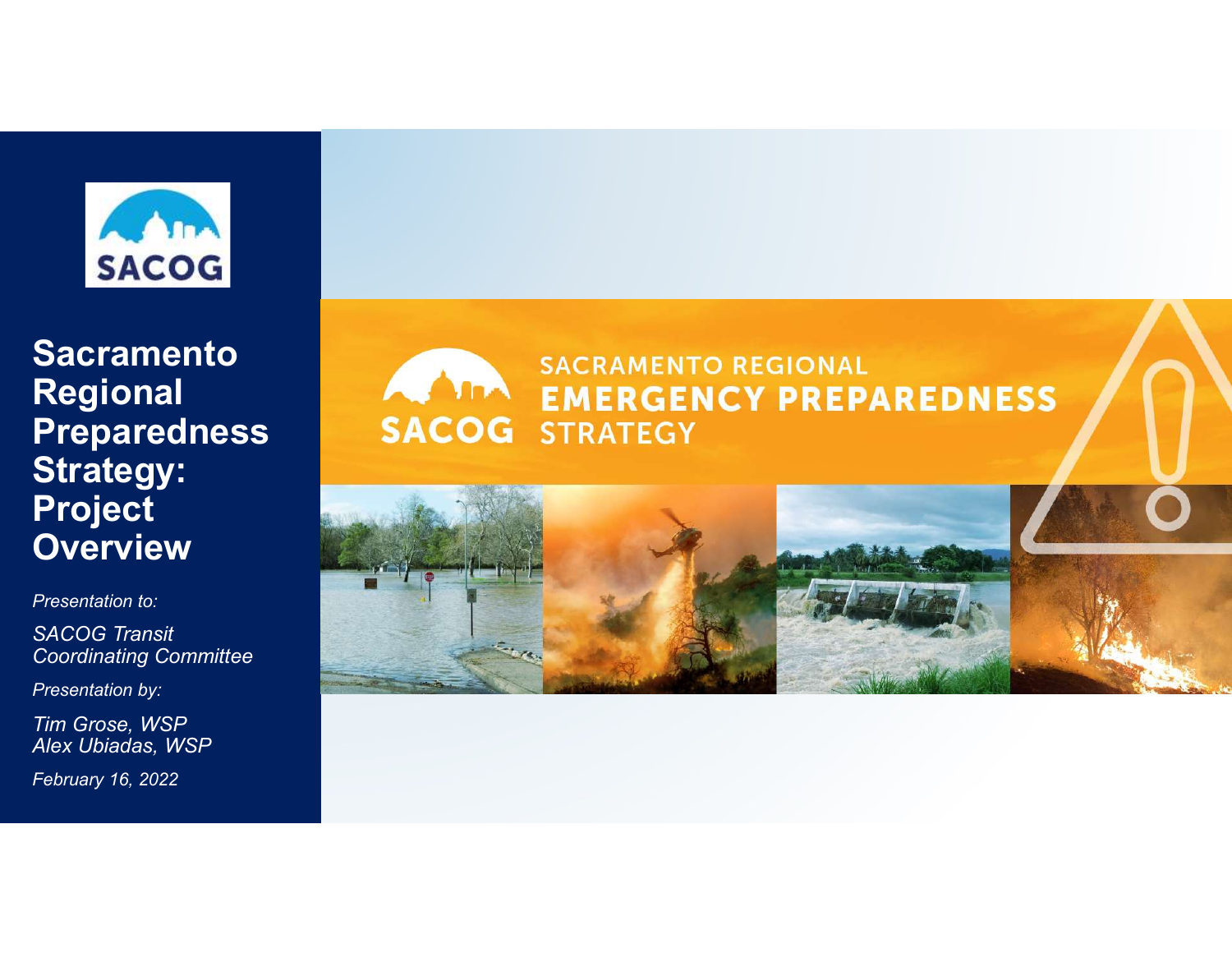### Project Purpose

- −Establish an emergency preparedness strategy for the SACOG region
- −Compliment existing plans
- −Focus on transit and transportation system's role in emergency management
- −Facilitate interjurisdictional coordination

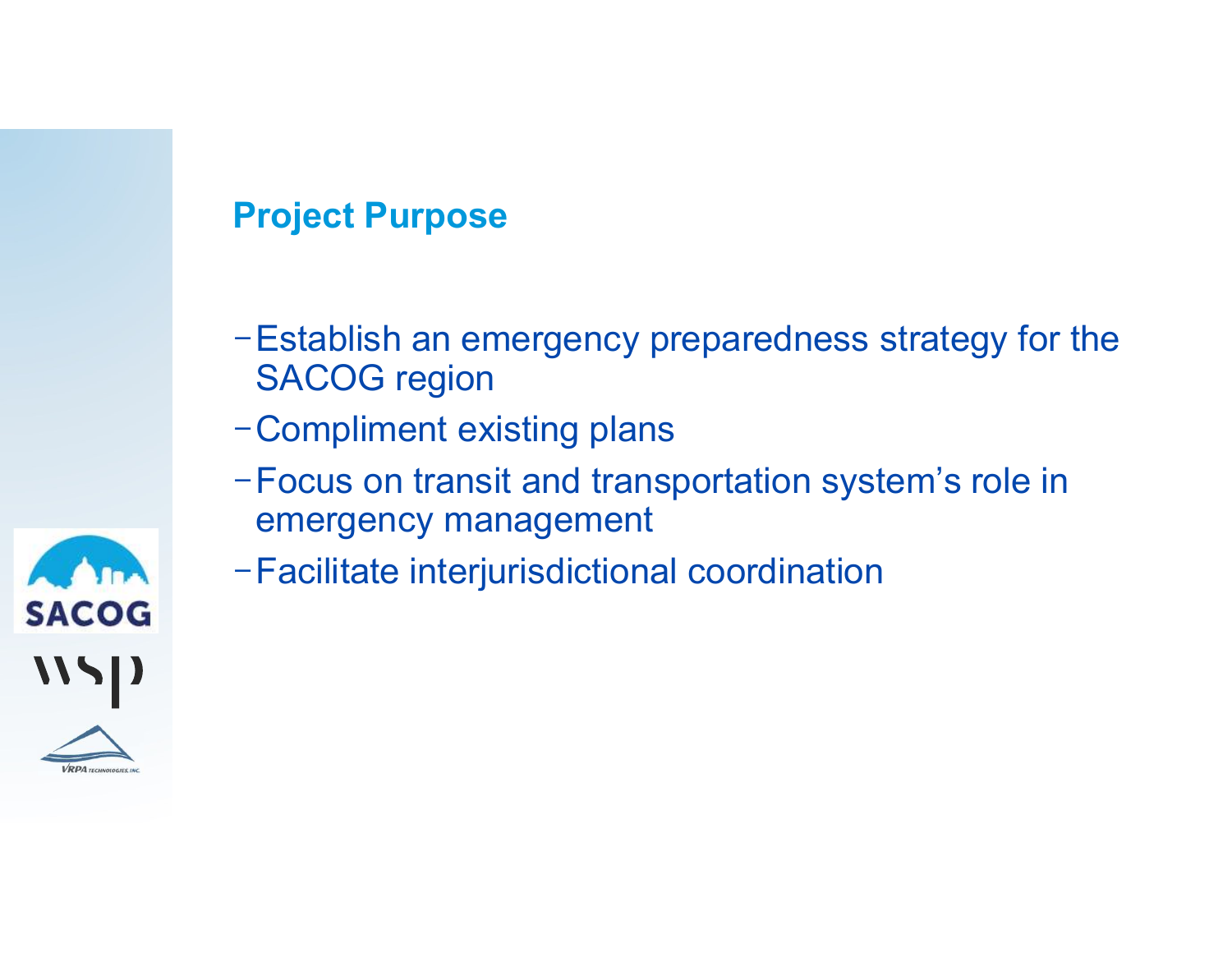#### Draft Strategy Outline

Introduction and Purpose

Existing Plans and Conditions

Protecting Transportation Assets

Emergency Transportation Services (who needs evacuation assistance, role of transit in evacuation, etc.)

AM **SACOG \\\|)** 

Transportation Network (evacuation routes, contra flow, closures)

Control and Coordination

Emergency Communications with Public

Implementing the Strategy (training, drills, roles, etc.)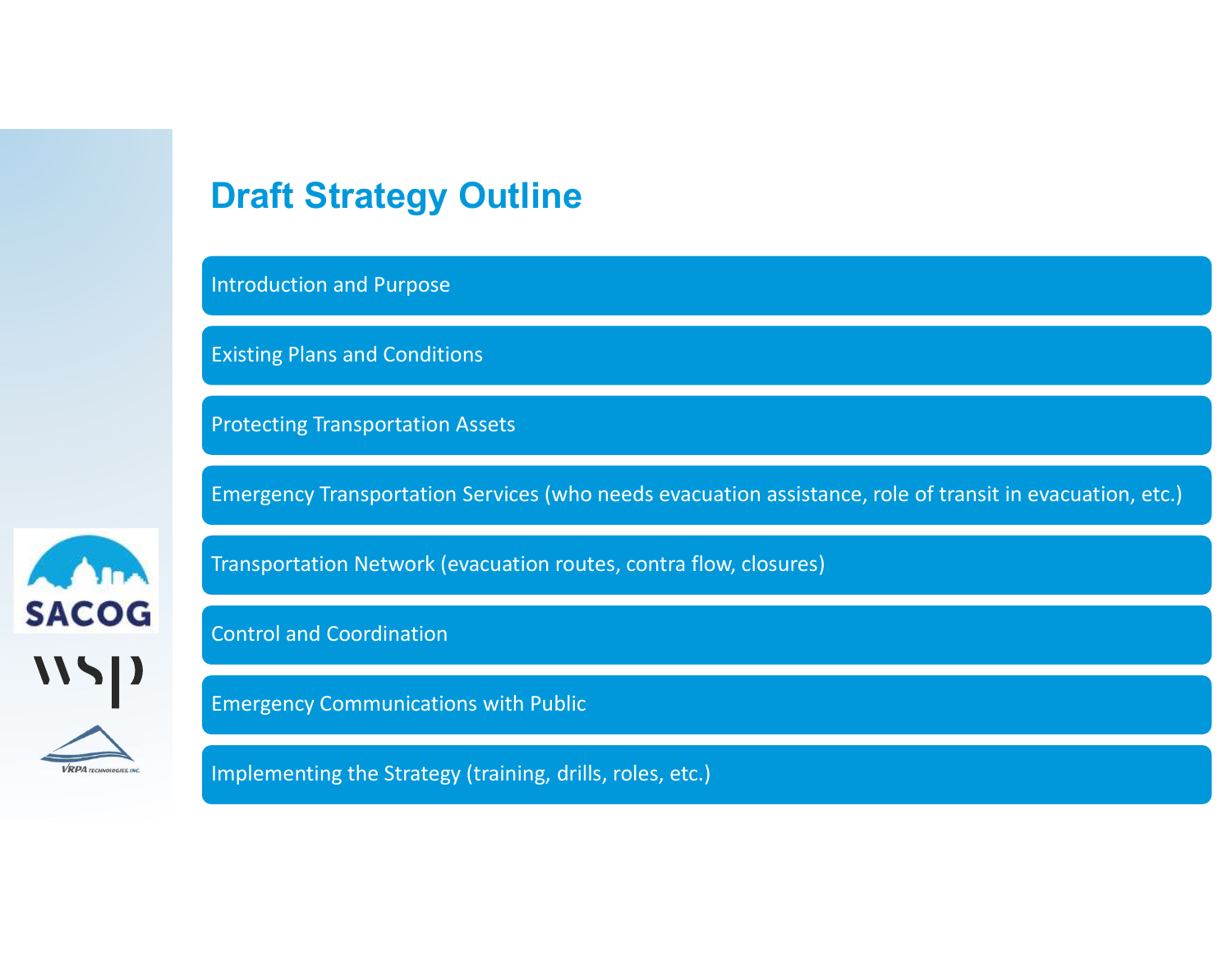# Transit and Emergency Management Nexus

- −Incidents and Events are going to occur
- −Support the Whole Community's response needs
- −Expertise and Capability for moving large amounts of the population effectively and efficiently
- −Provide other localized expertise and assistance to first responders
- −Directly affects building resilience in the region

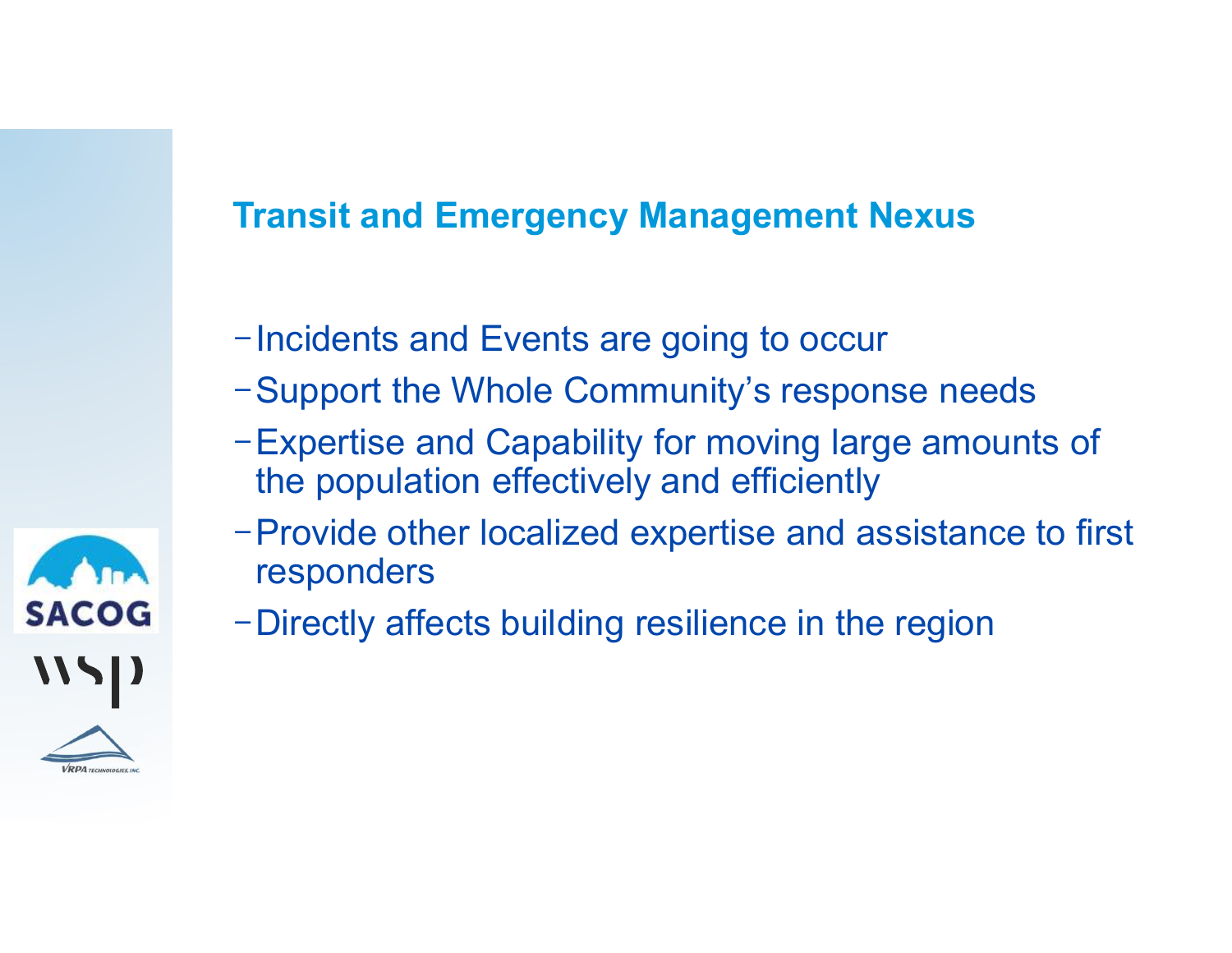# Transit Operator Involvement

- −Participate in working group with other transit operators and SACOG; will open up to include other stakeholders later in project (CalOES, county OESs, etc.)
- −Provide information on existing conditions, arrangements, etc.
- −Provide recommendations for/feedback on the Strategy
- −Project ends March 2023



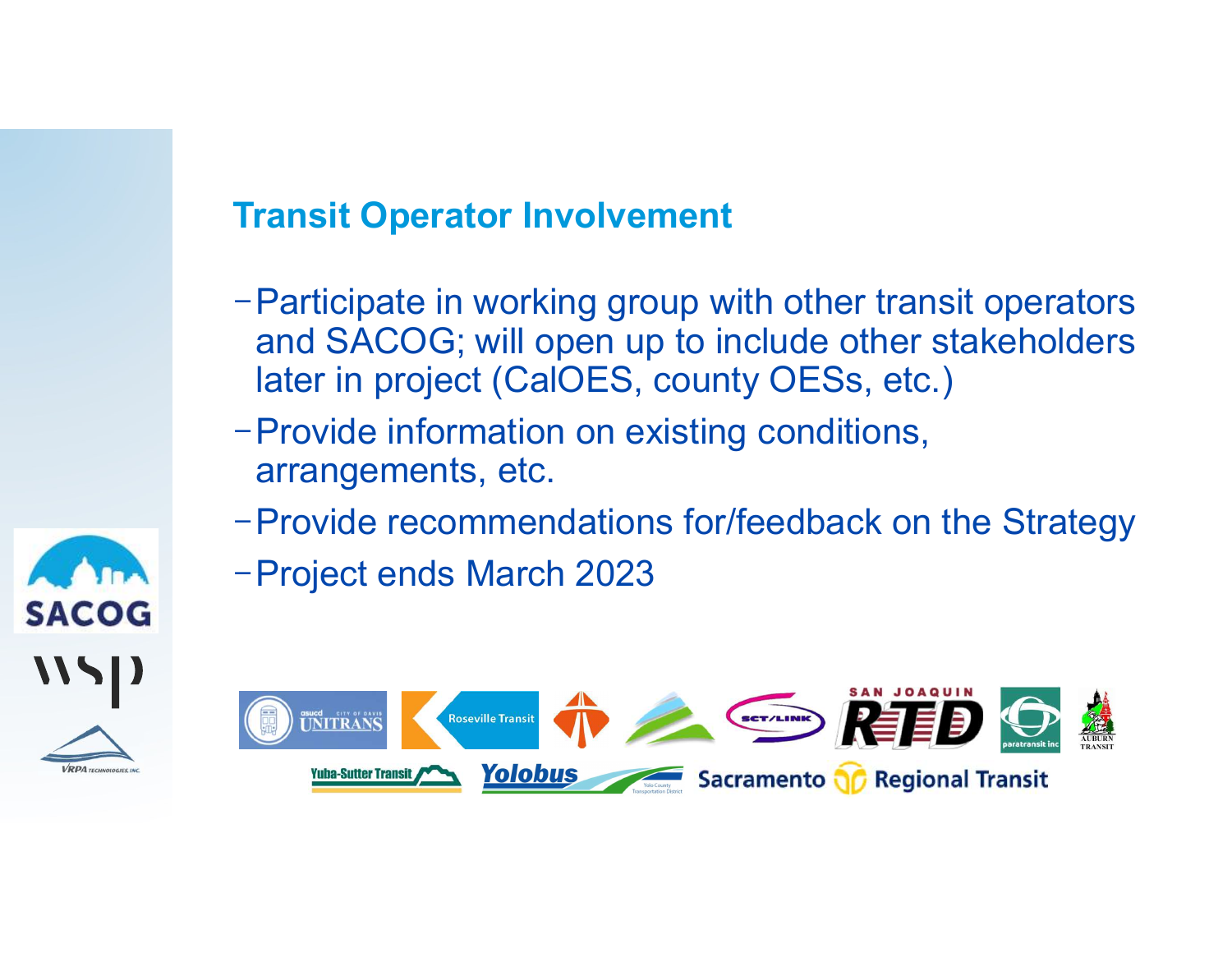### Next Steps

- −Let Michael Rosson know who will be participating from your agency
- −We will reach out within next week about first working group meeting; meeting will likely occur in early March
- −We will send request for information relevant to the project